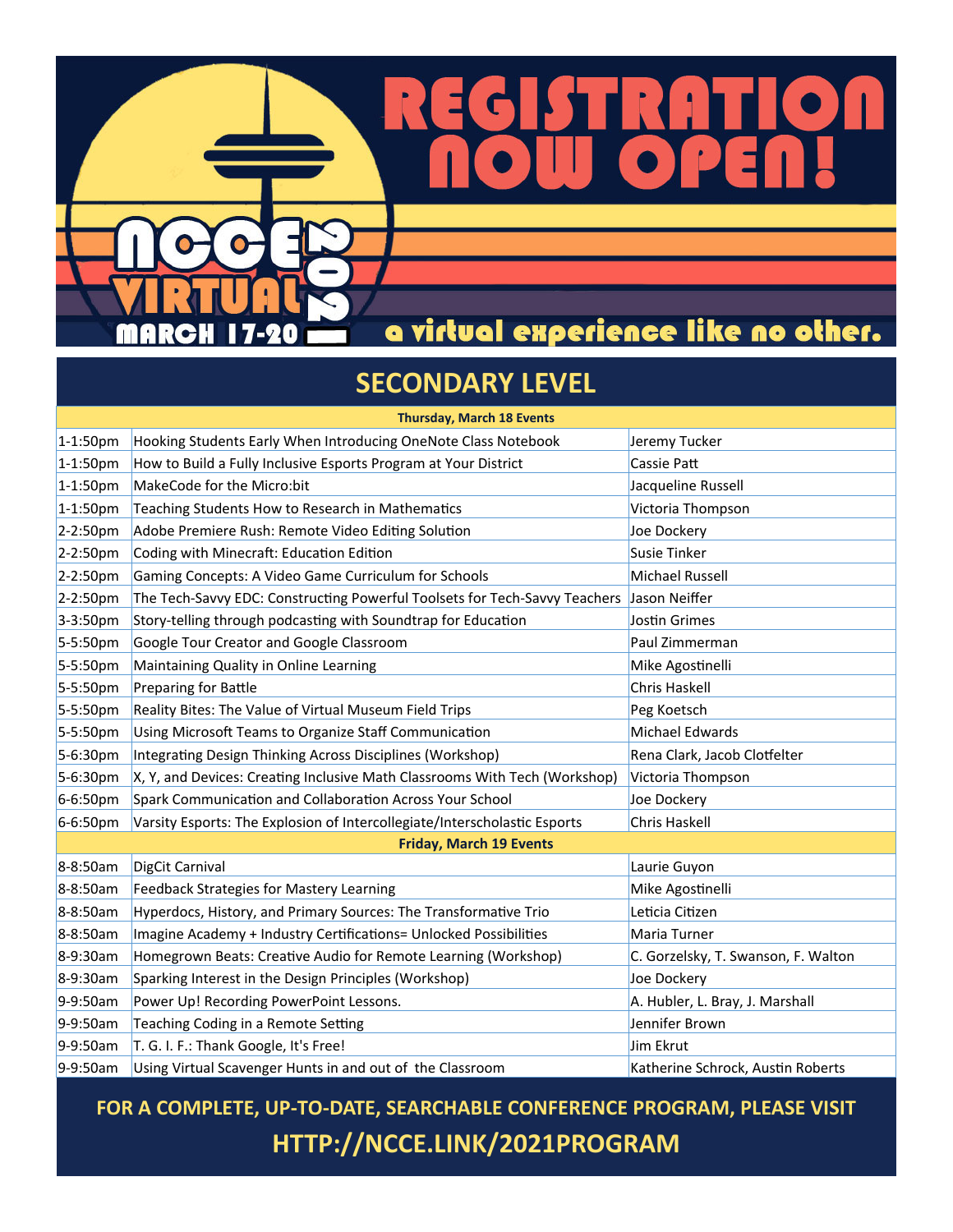a virtual experience like no other.

## **SECONDARY LEVEL**

-20

 $\mathbf{H}$ 

| Friday, March 19 Events cont. |                                                                          |                                             |  |  |
|-------------------------------|--------------------------------------------------------------------------|---------------------------------------------|--|--|
| 10-10:50am                    | Preparing Students for Tomorrow's Headlines                              | Barbar Huth, Sue Thotz                      |  |  |
| 10-10:50am                    | <b>Talking Across the Aisle</b>                                          | Maria Andrade Johnson, Jorge Ledezma        |  |  |
| 10-11:30am                    | Blended learning: It's NOT just for Pandemic Panic! (Workshop)           | Tegan Byerly, Theresa Carter                |  |  |
| 11-11:50am                    | Desktop Publishing on a Budget Using Google Slides                       | Marc Coyner                                 |  |  |
| 11-11:50am                    | Tech PD, Tools, and Structures for Hybrid, Remote, and Online Success    | Jane Miller, Shea Eakes, Dennis Purcell     |  |  |
| $1-1:50pm$                    | Choose Your Learning Adventure with Choice Boards for Student Agency     | Julie Hembree                               |  |  |
| $1 - 1:50pm$                  | Feedback Cycle with Google Classroom                                     | Jonathon Lee, Troy Kuhn                     |  |  |
| $1-1:50pm$                    | If You can Dream it, You can Do it!                                      | Jennifer Brown, Catrina Hunzeker            |  |  |
| $1 - 1:50pm$                  | Reading Still Matters: Reconsidering Literacy in a Digital World         | Jason Neiffer                               |  |  |
| 1-2:30pm                      | Getting Started with Minecraft: Education Edition (Workshop)             | Merry Hofmeister                            |  |  |
| 2-2:50pm                      | An Authentic Account of My Journey to Blended Learning                   | Rachel Aiello                               |  |  |
| $2-2:50pm$                    | Digital Citizenship and Racial Justice: How do they connect?             | Sue Thotz                                   |  |  |
| 2-2:50pm                      | Fact VS Fiction: Strategies for Building Digital Detectives - Secondary  | Jennifer LaGarde                            |  |  |
| 2-2:50pm                      | Feedback: Easy Tips to Give Quick Meaningful Feedback                    | Diane Marsh                                 |  |  |
| 2-2:50pm                      | MakeCode for Minecraft                                                   | Jacqueline Russell                          |  |  |
| 3-3:50pm                      | Can Visual Learning Remove Barriers to Accessing Math?                   | <b>Alex Eckert</b>                          |  |  |
| 3-3:50pm                      | Managing Multi-OS Devices in an Era of Schools Without Walls             | <b>Stephen Mirante</b>                      |  |  |
| $3-3:50pm$                    | Mitigating COVID-19-Related Learning Losses                              | <b>Gene Kerns</b>                           |  |  |
| $4-4:50pm$                    | Adobe Character Animator: Bring Your Designs to Life                     | Joe Dockery                                 |  |  |
| 4-4:50pm                      | A Protocol for 1:1 Virtual Quick-Checks with Students                    | Theresa Carter                              |  |  |
| 4-4:50pm                      | Beyond Press Play: The Art of Making Videos with Presence                | Paul Teske, Jamie Ewing                     |  |  |
| 4-4:50pm                      | DigCit and Media Lit: Now More Than Ever                                 | Dennis Small                                |  |  |
| 4-4:50pm                      | Make Creative Splashes Riding the Wakelet Wave                           | Leticia Citizen                             |  |  |
| 4-4:50pm                      | Top Tools for Live View in Power Point                                   | <b>Jane Miller</b>                          |  |  |
| $4-4:50pm$                    | Unlock the Power of Google Forms in Your Classroom!                      | Kelly Williams, Jonathon Lee                |  |  |
| 5-5:50pm                      | Cardboard Circuits 2021                                                  | Conn McQuinn, Caitlin McQuinnwil            |  |  |
| 5-5:50pm                      | Librarians Lead As Instruct. Partners With Curation For Digital Learning | S. Ferguson, K. Jewell, M. Ray, H. Marshall |  |  |

**FOR A COMPLETE, UP‐TO‐DATE, SEARCHABLE CONFERENCE PROGRAM, PLEASE VISIT HTTP://NCCE.LINK/2021PROGRAM**